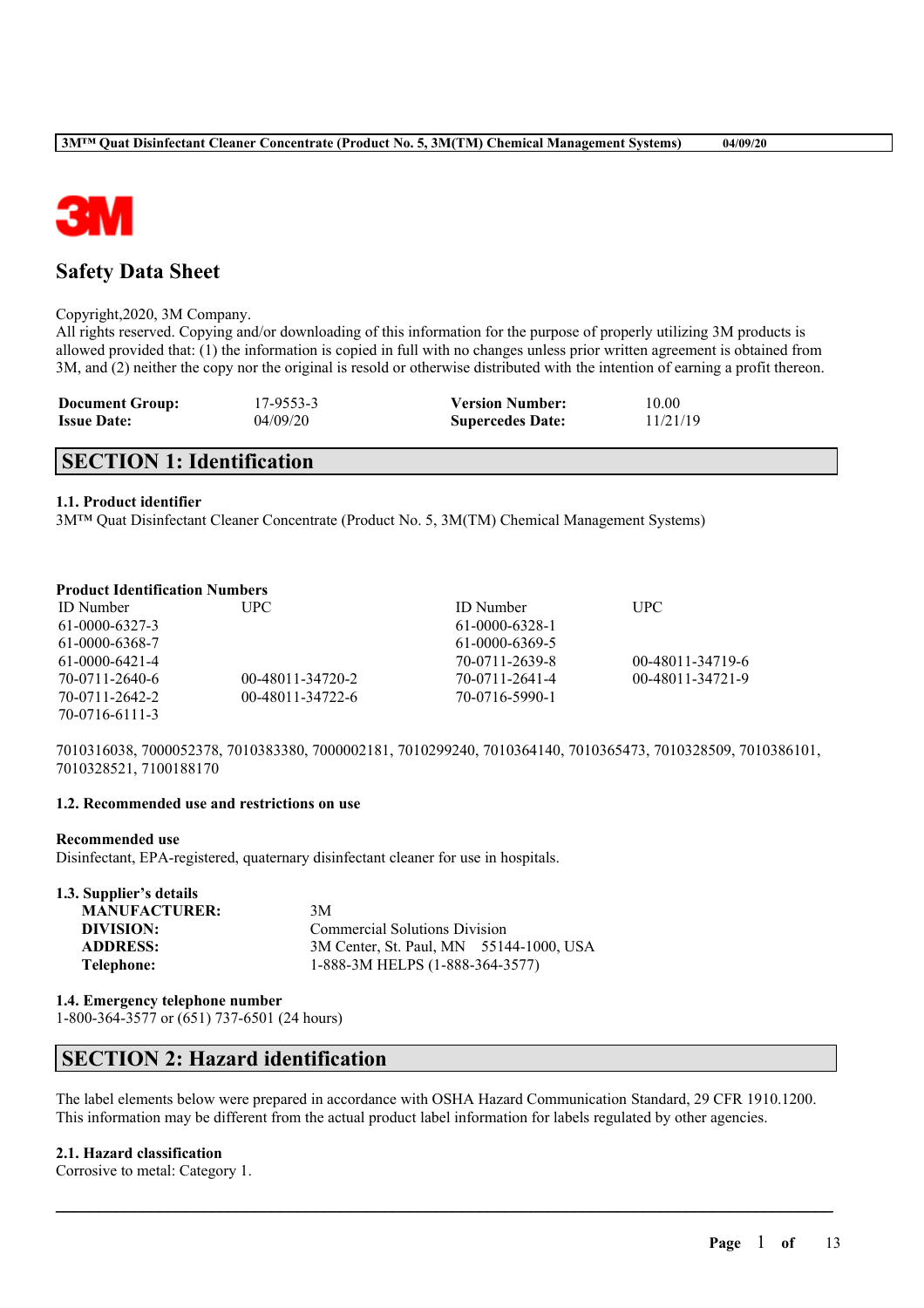Flammable Liquid: Category 3. Acute Toxicity (oral): Category 4. Serious Eye Damage/Irritation: Category 1. Skin Corrosion/Irritation: Category 1B. Specific Target Organ Toxicity (repeated exposure): Category 1.

## **2.2. Label elements**

**Signal word** Danger

#### **Symbols**

Flame | Corrosion | Exclamation mark | Health Hazard |

#### **Pictograms**



**Hazard Statements** May be corrosive to metals. Flammable liquid and vapor.

Harmful if swallowed. Causes severe skin burns and eye damage.

Causes damage to organs through prolonged or repeated exposure: respiratory system |

#### **Precautionary Statements**

#### **Prevention:**

Keep away from heat/sparks/open flames/hot surfaces. - No smoking. Ground/bond container and receiving equipment. Use only non-sparking tools. Take precautionary measures against static discharge. Keep container tightly closed. Keep only in original container. Use explosion-proof electrical/ventilating/lighting equipment. Do not breathe dust/fume/gas/mist/vapors/spray. Wear protective gloves, protective clothing, and eye/face protection. Do not eat, drink or smoke when using this product. Wash thoroughly after handling.

#### **Response:**

IF INHALED: Remove person to fresh air and keep comfortable for breathing. IF ON SKIN (or hair): Take off immediately all contaminated clothing. Rinse skin with water/shower. IF IN EYES: Rinse cautiously with water for several minutes. Remove contact lenses, if present and easy to do. Continue rinsing. Immediately call a POISON CENTER or doctor/physician. Wash contaminated clothing before reuse. Rinse mouth. IF SWALLOWED: Rinse mouth. Do NOT induce vomiting. Get medical advice/attention if you feel unwell.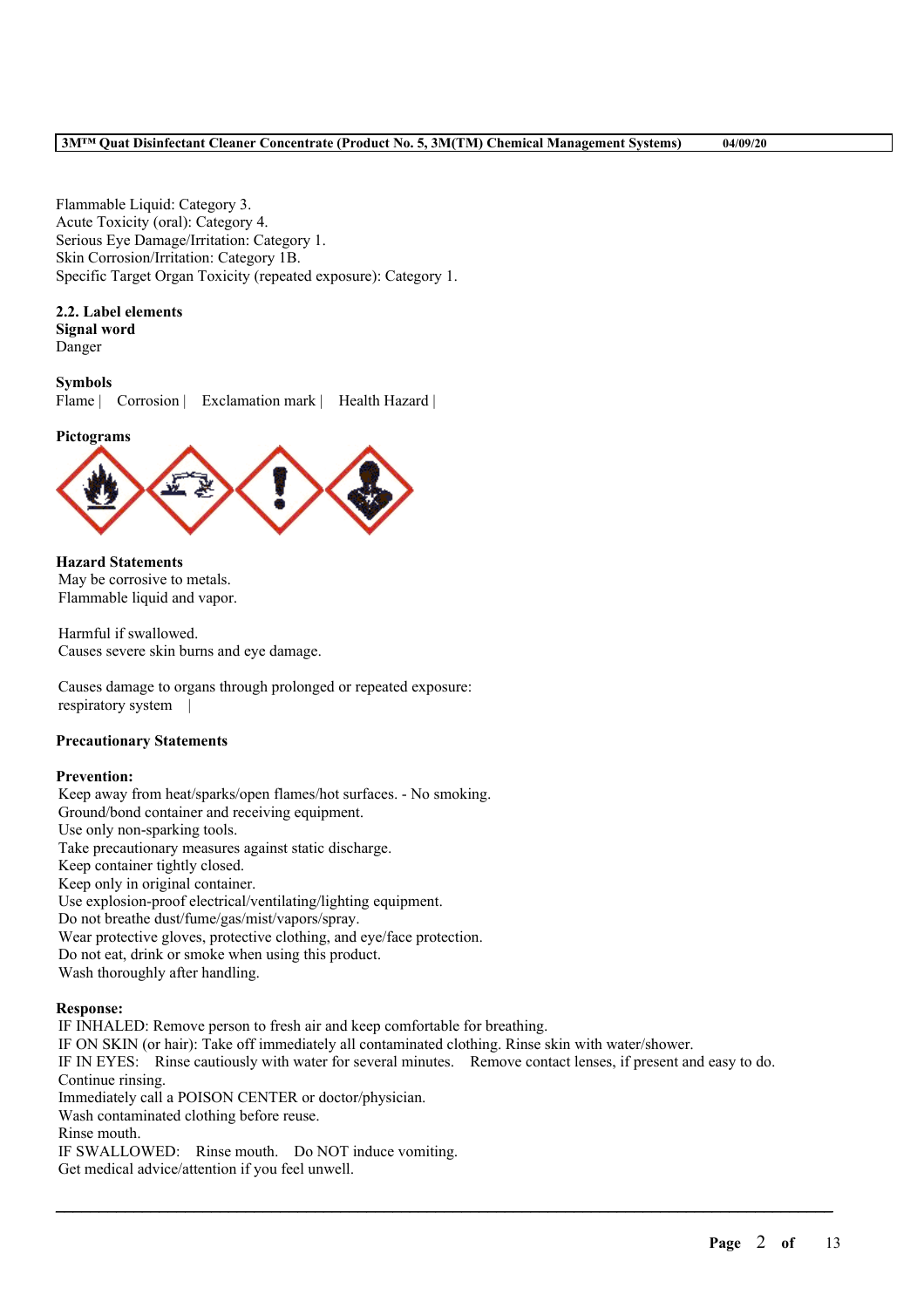In case of fire: Use a fire fighting agent suitable for flammable liquids such as dry chemical or carbon dioxide to extinguish.

Absorb spillage to prevent material damage.

#### **Storage:**

Store in a corrosive resistant container with a resistant inner liner. Store in a well-ventilated place. Keep cool. Store locked up.

#### **Disposal:**

Dispose of contents/container in accordance with applicable local/regional/national/international regulations.

#### **2.3. Hazards not otherwise classified**

May cause chemical gastrointestinal burns.

6% of the mixture consists of ingredients of unknown acute dermal toxicity.

## **SECTION 3: Composition/information on ingredients**

| Ingredient                                    | <b>C.A.S. No.</b> | $%$ by Wt                   |
|-----------------------------------------------|-------------------|-----------------------------|
| <b>WATER</b>                                  | 7732-18-5         | 90 Trade Secret *<br>$60 -$ |
| Alkyl C12-16 Dimethylbenzyl Ammonium Chloride | 68424-85-1        | 8.680                       |
| Quaternium-24                                 | 32426-11-2        | 6.510                       |
| C12-15 Alcohols Ethoxylated                   | 68131-39-5        | 5 - 10 Trade Secret *       |
| Ethanol                                       | $64 - 17 - 5$     | 1 - 5 Trade Secret *        |
| Didecyldimonium Chloride                      | 7173-51-5         | 3.906                       |
| Tetrasodium EDTA                              | $64-02-8$         | - 5 Trade Secret *          |
| Dimethyldioctylammonium Chloride              | 5538-94-3         | 2.604                       |
| <b>SODIUM METASILICATE</b>                    | 6834-92-0         | 1 - 5 Trade Secret *        |
| Acid Green 25                                 | 4403-90-1         | $< 0.008$ Trade Secret $*$  |
| Acid Yellow 73 Sodium Salt                    | 518-47-8          | $< 0.008$ Trade Secret $*$  |
| Acid Violet 43                                | 4430-18-6         | $< 0.0005$ Trade Secret *   |
| Fragrance                                     | Trade Secret*     | $\leq$ 0.5 Trade Secret $*$ |

\*The specific chemical identity and/or exact percentage (concentration) of this composition has been withheld as a trade secret.

## **SECTION 4: First aid measures**

#### **4.1. Description of first aid measures**

#### **Inhalation:**

Remove person to fresh air. If you feel unwell, get medical attention.

#### **Skin Contact:**

Immediately flush with large amounts of water for at least 15 minutes. Remove contaminated clothing. Get immediate medical attention. Wash clothing before reuse.

#### **Eye Contact:**

Immediately flush with large amounts of water for at least 15 minutes. Remove contact lenses if easy to do. Continue rinsing. Immediately get medical attention.

 $\mathcal{L}_\mathcal{L} = \mathcal{L}_\mathcal{L} = \mathcal{L}_\mathcal{L} = \mathcal{L}_\mathcal{L} = \mathcal{L}_\mathcal{L} = \mathcal{L}_\mathcal{L} = \mathcal{L}_\mathcal{L} = \mathcal{L}_\mathcal{L} = \mathcal{L}_\mathcal{L} = \mathcal{L}_\mathcal{L} = \mathcal{L}_\mathcal{L} = \mathcal{L}_\mathcal{L} = \mathcal{L}_\mathcal{L} = \mathcal{L}_\mathcal{L} = \mathcal{L}_\mathcal{L} = \mathcal{L}_\mathcal{L} = \mathcal{L}_\mathcal{L}$ 

#### **If Swallowed:**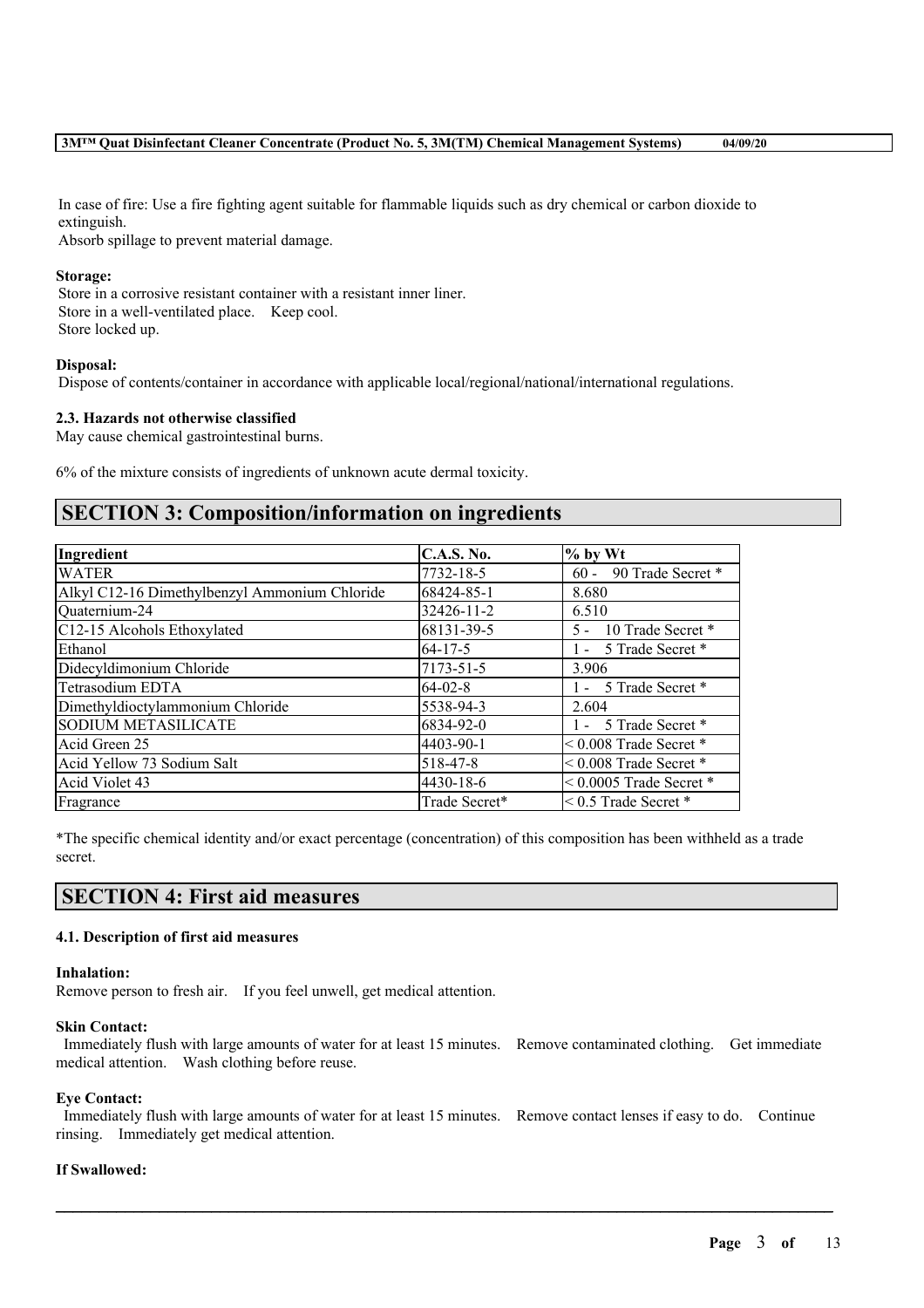Rinse mouth. Do not induce vomiting. Get immediate medical attention.

#### **4.2. Most important symptoms and effects, both acute and delayed**

See Section 11.1. Information on toxicological effects.

# **4.3. Indication of any immediate medical attention and special treatment required**

Not applicable.

## **SECTION 5: Fire-fighting measures**

#### **5.1. Suitable extinguishing media**

In case of fire: Use a fire fighting agent suitable for flammable liquids such as dry chemical or carbon dioxide to extinguish.

#### **5.2. Special hazards arising from the substance or mixture**

Closed containers exposed to heat from fire may build pressure and explode.

#### **5.3. Special protective actions for fire-fighters**

Water may not effectively extinguish fire; however, it should be used to keep fire-exposed containers and surfaces cool and prevent explosive rupture. Wear full protective clothing, including helmet, self-contained, positive pressure or pressure demand breathing apparatus, bunker coat and pants, bands around arms, waist and legs, face mask, and protective covering for exposed areas of the head.

## **SECTION 6: Accidental release measures**

#### **6.1. Personal precautions, protective equipment and emergency procedures**

Evacuate area. Keep away from heat/sparks/open flames/hot surfaces. - No smoking. Use only non-sparking tools. Ventilate the area with fresh air. For large spill, or spills in confined spaces, provide mechanical ventilation to disperse or exhaust vapors, in accordance with good industrial hygiene practice. Warning! A motor could be an ignition source and could cause flammable gases or vapors in the spill area to burn or explode. Refer to other sections of this SDS for information regarding physical and health hazards, respiratory protection, ventilation, and personal protective equipment.

#### **6.2. Environmental precautions**

Avoid release to the environment. For larger spills, cover drains and build dikes to prevent entry into sewer systems or bodies of water.

#### **6.3. Methods and material for containment and cleaning up**

Contain spill. Cover spill area with a fire extinguishing foam that is resistant to polar solvents. Working from around the edges of the spill inward, cover with bentonite, vermiculite, or commercially available inorganic absorbent material. Mix in sufficient absorbent until it appears dry. Remember, adding an absorbent material does not remove a physical, health, or environmental hazard. Collect as much of the spilled material as possible using non-sparking tools. Place in a metal container approved for use in transportation by appropriate authorities. The container must be lined with polyethylene plastic or contain a plastic drum liner made of polyethylene. Clean up residue with water. Cover, but do not seal for 48 hours. Dispose of collected material as soon as possible in accordance with applicable local/regional/national/international regulations.

## **SECTION 7: Handling and storage**

#### **7.1. Precautions for safe handling**

For industrial/occupational use only. Not for consumer sale or use. This product is not intended to be used without prior dilution as specified on the product label. Grounding or safety shoes with electrostatic dissipating soles (ESD) are not required with a chemical dispensing system. Keep out of reach of children. Keep away from heat/sparks/open flames/hot surfaces. - No smoking. Use only non-sparking tools. Take precautionary measures against static discharge. Do not breathe dust/fume/gas/mist/vapors/spray. Do not get in eyes, on skin, or on clothing. Do not eat, drink or smoke when using this product. Wash thoroughly after handling. Avoid release to the environment. Wash contaminated clothing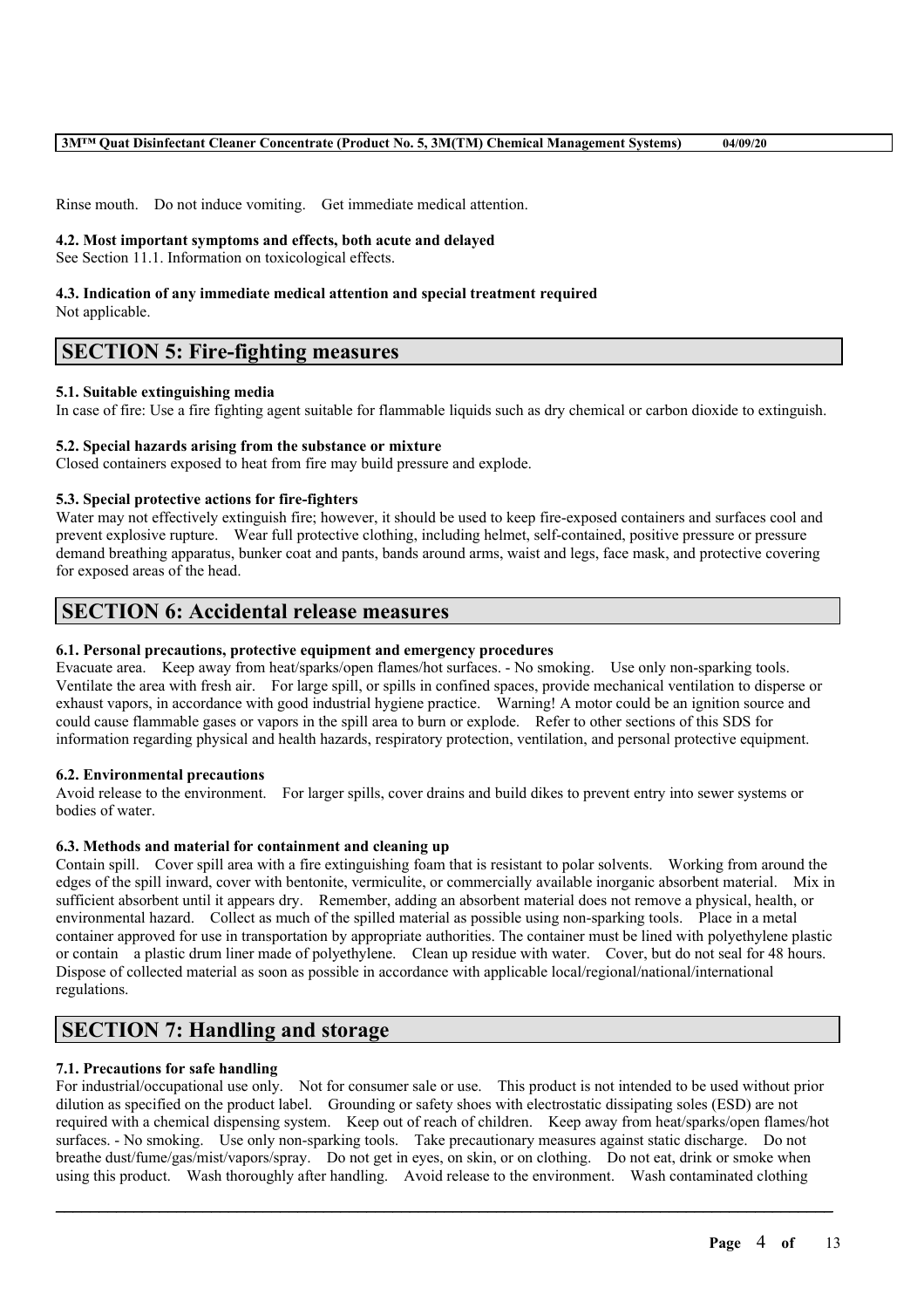#### **3M™ Quat Disinfectant Cleaner Concentrate (Product No. 5, 3M(TM) Chemical Management Systems) 04/09/20**

before reuse. Avoid contact with oxidizing agents (eg. chlorine, chromic acid etc.) Keep away from reactive metals (eg. Aluminum, zinc etc.) to avoid the formation of hydrogen gas that could create an explosion hazard. Wear low static or properly grounded shoes. To minimize the risk of ignition, determine applicable electrical classifications for the process using this product and select specific local exhaust ventilation equipment to avoid flammable vapor accumulation. Ground/bond container and receiving equipment if there is potential for static electricity accumulation during transfer.

#### **7.2. Conditions for safe storage including any incompatibilities**

Store in a well-ventilated place. Keep cool. Keep container tightly closed. Store away from heat. Keep only in original container. Store in a corrosive resistant container with a resistant inner liner. Store away from acids. Store away from oxidizing agents.

## **SECTION 8: Exposure controls/personal protection**

#### **8.1. Control parameters**

#### **Occupational exposure limits**

If a component is disclosed in section 3 but does not appear in the table below, an occupational exposure limit is not available for the component.

| Ingredient | C.A.S. No. | Agency       | Limit tvpe                                   | Additional Comments  |
|------------|------------|--------------|----------------------------------------------|----------------------|
| Ethanol    | 64-17-5    | <b>OSHA</b>  | $ TWA:1900 \text{ mg/m}3(1000 \text{ ppm}) $ |                      |
| Ethanol    | 64-17-5    | <b>ACGIH</b> | $\vert$ STEL:1000 ppm                        | A3: Confirmed animal |
|            |            |              |                                              | carcin.              |

ACGIH : American Conference of Governmental Industrial Hygienists

AIHA : American Industrial Hygiene Association

CMRG : Chemical Manufacturer's Recommended Guidelines

OSHA : United States Department of Labor - Occupational Safety and Health Administration

TWA: Time-Weighted-Average

STEL: Short Term Exposure Limit

CEIL: Ceiling

#### **8.2. Exposure controls**

#### **8.2.1. Engineering controls**

NOTE: When used with a chemical dispensing system as directed, special ventilation is not required. Use general dilution ventilation and/or local exhaust ventilation to control airborne exposures to below relevant Exposure Limits and/or control dust/fume/gas/mist/vapors/spray. If ventilation is not adequate, use respiratory protection equipment. Use explosion-proof ventilation equipment.

#### **8.2.2. Personal protective equipment (PPE)**

#### **Eye/face protection**

NOTE: When used with a chemical dispensing system as directed, eye contact with the concentrate is not expected to occur. If the product is not used with a chemical dispensing system or if there is an accidental release, wear protective eye/face protection. Select and use eye/face protection to prevent contact based on the results of an exposure assessment. The following eye/face protection(s) are recommended:

Full Face Shield Indirect Vented Goggles

#### **Skin/hand protection**

NOTE: When used with a chemical dispensing system as directed, skin contact with the concentrate is not expected to occur. If product is not used with a chemical dispensing system or if there is an accidental release:

 $\mathcal{L}_\mathcal{L} = \mathcal{L}_\mathcal{L} = \mathcal{L}_\mathcal{L} = \mathcal{L}_\mathcal{L} = \mathcal{L}_\mathcal{L} = \mathcal{L}_\mathcal{L} = \mathcal{L}_\mathcal{L} = \mathcal{L}_\mathcal{L} = \mathcal{L}_\mathcal{L} = \mathcal{L}_\mathcal{L} = \mathcal{L}_\mathcal{L} = \mathcal{L}_\mathcal{L} = \mathcal{L}_\mathcal{L} = \mathcal{L}_\mathcal{L} = \mathcal{L}_\mathcal{L} = \mathcal{L}_\mathcal{L} = \mathcal{L}_\mathcal{L}$ 

Select and use gloves and/or protective clothing approved to relevant local standards to prevent skin contact based on the results of an exposure assessment. Selection should be based on use factors such as exposure levels, concentration of the substance or mixture, frequency and duration, physical challenges such as temperature extremes, and other use conditions. Consult with your glove and/or protective clothing manufacturer for selection of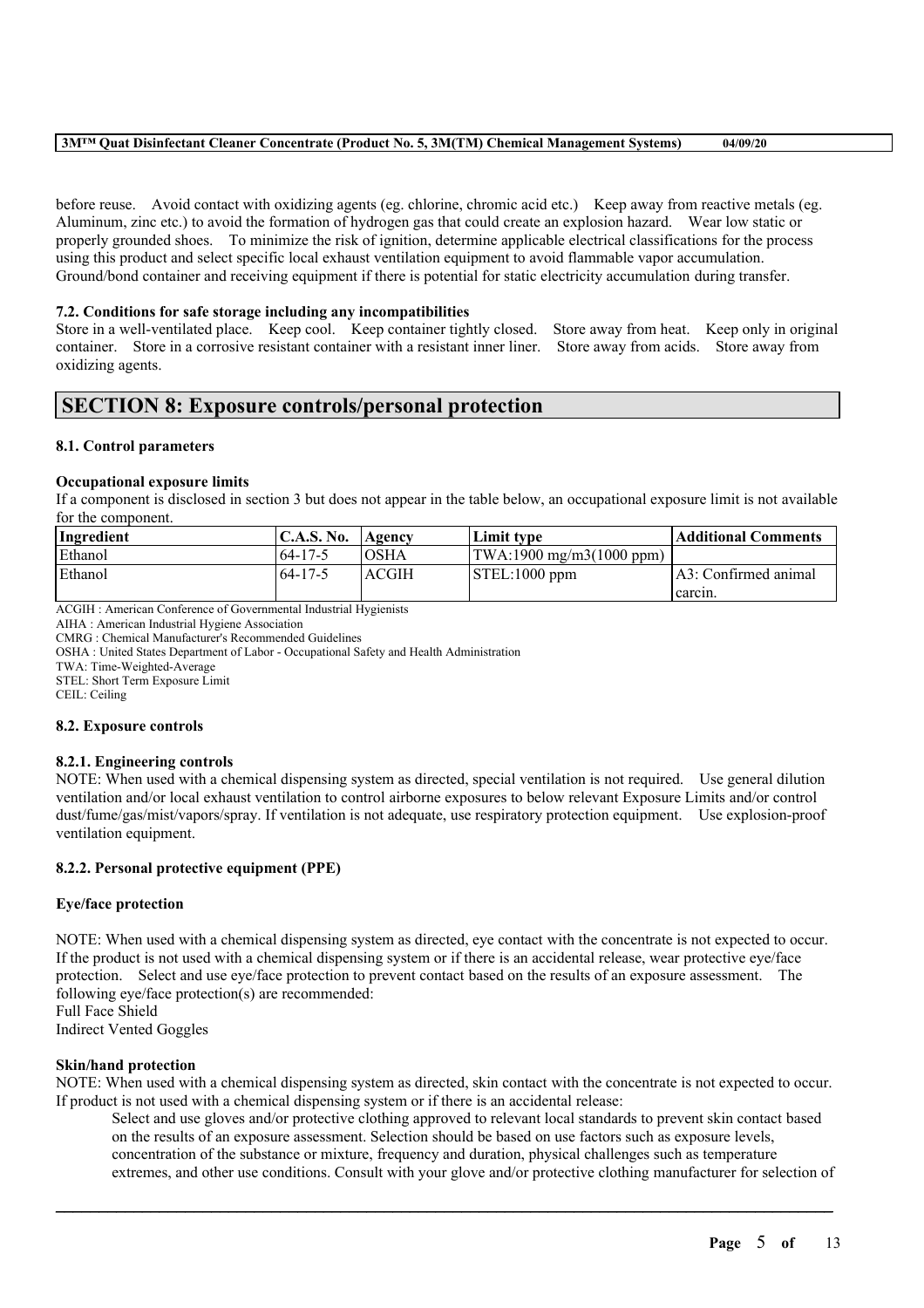#### **3M™ Quat Disinfectant Cleaner Concentrate (Product No. 5, 3M(TM) Chemical Management Systems) 04/09/20**

appropriate compatible gloves/protective clothing.

Note: Nitrile gloves may be worn over polymer laminate gloves to improve dexterity. Gloves made from the following material(s) are recommended: Polymer laminate

If this product is used in a manner that presents a higher potential for exposure (eg. spraying, high splash potential etc.), then use of protective coveralls may be necessary.

If product is not used with a chemical dispensing system or if there is an accidental release:

Select and use body protection to prevent contact based on the results of an exposure assessment. The following protective clothing material(s) are recommended:

Apron - polymer laminate

Boots - Rubber

#### **Respiratory protection**

NOTE: When used with a chemical dispensing system as directed, respiratory protection is not required.

If product is not used with a chemical dispensing system or if there is an accidental release:

An exposure assessment may be needed to decide if a respirator is required. If a respirator is needed, use respirators as part of a full respiratory protection program. Based on the results of the exposure assessment, select from the following respirator type(s) to reduce inhalation exposure:

Half facepiece or full facepiece air-purifying respirator suitable for organic vapors and particulates

For questions about suitability for a specific application, consult with your respirator manufacturer.

## **SECTION 9: Physical and chemical properties**

#### **9.1. Information on basic physical and chemical properties**

| Appearance                             |                                                                                  |  |  |
|----------------------------------------|----------------------------------------------------------------------------------|--|--|
| <b>Physical state</b>                  | Liquid                                                                           |  |  |
| Color                                  | <b>Opalescent Green</b>                                                          |  |  |
| <b>Specific Physical Form:</b>         | Liquid                                                                           |  |  |
| Odor                                   | Pleasant Odor                                                                    |  |  |
| <b>Odor threshold</b>                  | No Data Available                                                                |  |  |
| pН                                     | $12.2 - 13.2$                                                                    |  |  |
| <b>Melting point</b>                   | No Data Available                                                                |  |  |
| <b>Boiling Point</b>                   | $>$ 212 °F                                                                       |  |  |
| <b>Flash Point</b>                     | 124.99 °F [ <i>Test Method:</i> Tagliabue Closed Cup] [ <i>Details:</i> Does not |  |  |
|                                        | sustain combustion according to ASTM 4206]                                       |  |  |
| <b>Evaporation rate</b>                | No Data Available                                                                |  |  |
| <b>Flammability (solid, gas)</b>       | Not Applicable                                                                   |  |  |
| <b>Flammable Limits(LEL)</b>           | No Data Available                                                                |  |  |
| <b>Flammable Limits(UEL)</b>           | No Data Available                                                                |  |  |
| <b>Vapor Pressure</b>                  | No Data Available                                                                |  |  |
| <b>Vapor Density</b>                   | No Data Available                                                                |  |  |
| <b>Density</b>                         | $1.001 - 1.009$ g/ml                                                             |  |  |
| <b>Specific Gravity</b>                | 1.001 - 1.009 [Ref Std: WATER=1]                                                 |  |  |
| <b>Solubility in Water</b>             | Complete                                                                         |  |  |
| Solubility-non-water                   | No Data Available                                                                |  |  |
| Partition coefficient: n-octanol/water | No Data Available                                                                |  |  |
| <b>Autoignition temperature</b>        | No Data Available                                                                |  |  |
| <b>Decomposition temperature</b>       | No Data Available                                                                |  |  |
| <b>Viscosity</b>                       | $17.3 - 22.5$ sec                                                                |  |  |
| <b>Volatile Organic Compounds</b>      | 3 - 7 % weight [ <i>Test Method:calculated per CARB title 2</i> ]                |  |  |
| <b>Percent volatile</b>                | $<$ 70 % weight                                                                  |  |  |
|                                        |                                                                                  |  |  |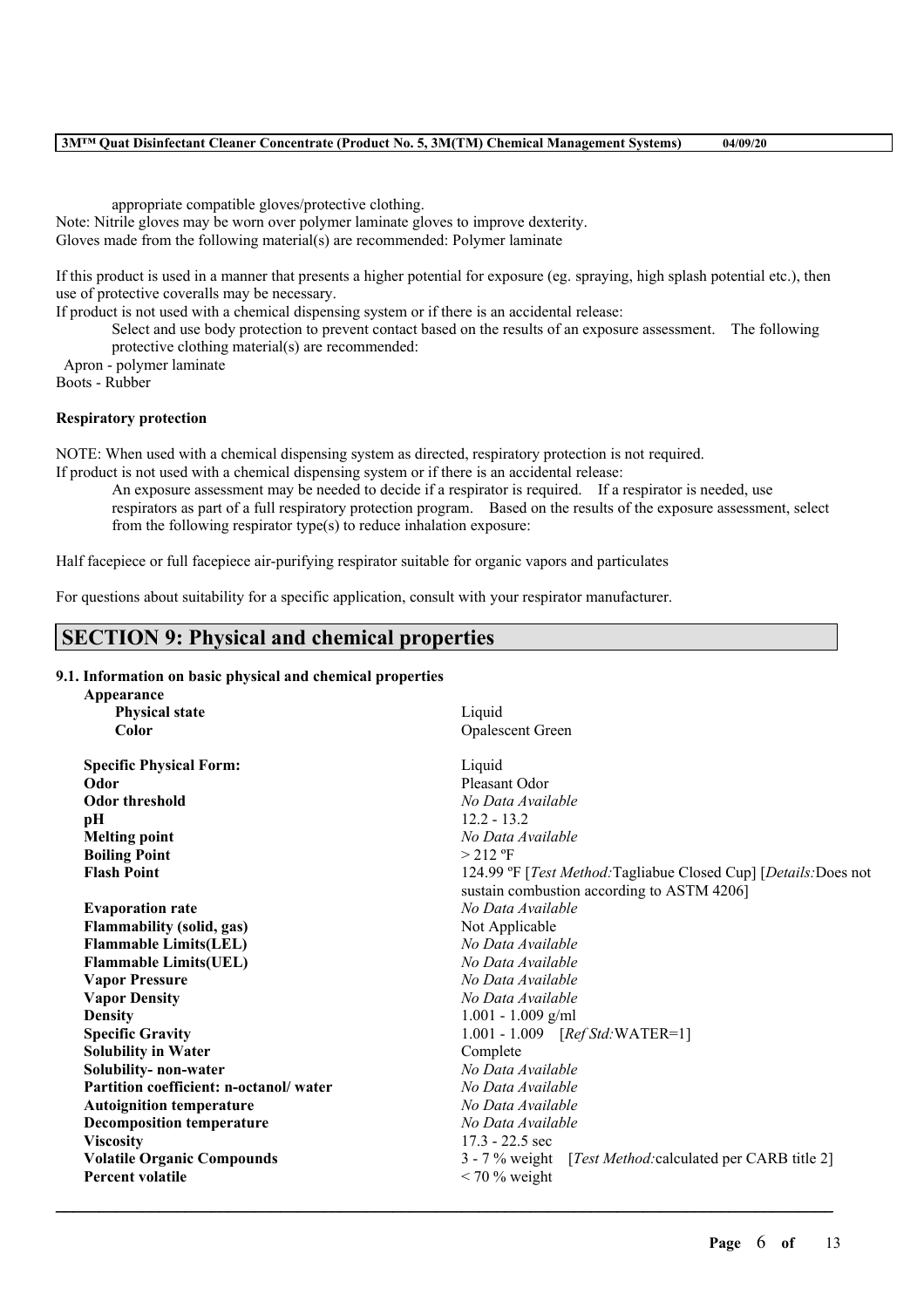#### **3M™ Quat Disinfectant Cleaner Concentrate (Product No. 5, 3M(TM) Chemical Management Systems) 04/09/20**

**VOC Less H2O & Exempt Solvents** 100 - 140 g/l [*Test Method:*calculated per CARB title 2]

## **SECTION 10: Stability and reactivity**

#### **10.1. Reactivity**

This material may be reactive with certain agents under certain conditions - see the remaining headings in this section.

## **10.2. Chemical stability**

Stable.

#### **10.3. Possibility of hazardous reactions**

Hazardous polymerization will not occur.

**10.4. Conditions to avoid** Not determined

#### **10.5. Incompatible materials** Strong acids

#### **10.6. Hazardous decomposition products**

**Substance Condition** Carbon monoxide Not Specified Carbon dioxide Not Specified Oxides of Nitrogen Not Specified

## **SECTION 11: Toxicological information**

The information below may not be consistent with the material classification in Section 2 if specific ingredient **classifications are mandated by a competent authority. In addition, toxicological data on ingredients may not be** reflected in the material classification and/or the signs and symptoms of exposure, because an ingredient may be present below the threshold for labeling, an ingredient may not be available for exposure, or the data may not be **relevant to the material as a whole.**

#### **11.1. Information on Toxicological effects**

**Signs and Symptoms of Exposure**

Based on test data and/or information on the components, this material may produce the following health effects:

#### **Inhalation:**

Respiratory Tract Irritation: Signs/symptoms may include cough, sneezing, nasal discharge, headache, hoarseness, and nose and throat pain.

May cause additional health effects (see below).

#### **Skin Contact:**

May be harmful in contact with skin.

Corrosive (Skin Burns): Signs/symptoms may include localized redness, swelling, itching, intense pain, blistering, ulceration, and tissue destruction.

#### **Eye Contact:**

Corrosive (Eye Burns): Signs/symptoms may include cloudy appearance of the cornea, chemical burns, severe pain, tearing,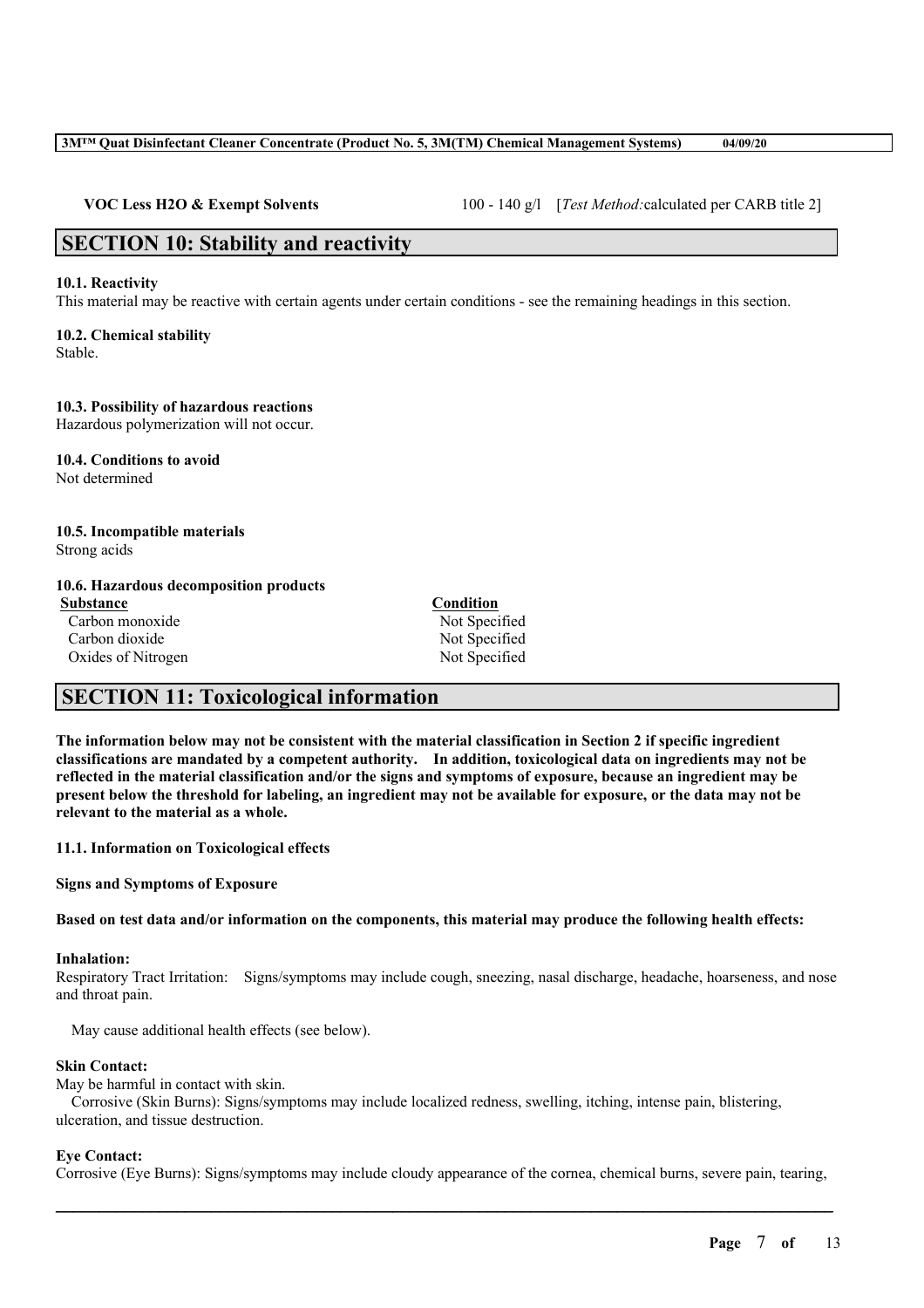ulcerations, significantly impaired vision or complete loss of vision.

#### **Ingestion:**

Harmful if swallowed. Gastrointestinal Corrosion: Signs/symptoms may include severe mouth, throat and abdominal pain; nausea; vomiting; and diarrhea; blood in the feces and/or vomitus may also be seen.

#### **Additional Health Effects:**

#### **Prolonged or repeated exposure may cause target organ effects:**

Respiratory Effects: Signs/symptoms may include cough, shortness of breath, chest tightness, wheezing, increased heart rate, bluish colored skin (cyanosis), sputum production, changes in lung function tests, and/or respiratory failure.

#### **Additional Information:**

This product contains ethanol. Alcoholic beverages and ethanol in alcoholic beverages have been classified by the International Agency for Research on Cancer as carcinogenic to humans. There are also data associating human consumption of alcoholic beverages with developmental toxicity and liver toxicity. Exposure to ethanol during the foreseeable use of this product is not expected to cause cancer, developmental toxicity, or liver toxicity.

#### **Toxicological Data**

**Acute Toxicity**

If a component is disclosed in section 3 but does not appear in a table below, either no data are available for that endpoint or the data are not sufficient for classification.

| <b>Name</b>                                   | Route       | <b>Species</b> | Value                                                |
|-----------------------------------------------|-------------|----------------|------------------------------------------------------|
| Overall product                               | Dermal      |                | No data available; calculated ATE2,000 - 5,000 mg/kg |
| Overall product                               | Ingestion   |                | No data available; calculated ATE300 - 2,000 mg/kg   |
| Alkyl C12-16 Dimethylbenzyl Ammonium Chloride | Dermal      | Rabbit         | LD50<br>$645 \text{ mg/kg}$                          |
| Alkyl C12-16 Dimethylbenzyl Ammonium Chloride | Ingestion   | Rat            | LD50<br>$366$ mg/kg                                  |
| Ouaternium-24                                 | Dermal      |                | LD50 estimated to be $>$ 5,000 mg/kg                 |
| Ouaternium-24                                 | Ingestion   | Rat            | $LD50 > 5,000$ mg/kg                                 |
| C12-15 Alcohols Ethoxylated                   | Dermal      | Rat            | LD50<br>$5,000$ mg/kg                                |
| C12-15 Alcohols Ethoxylated                   | Ingestion   | Rat            | $1,200$ mg/kg<br>LD50                                |
| Ethanol                                       | Dermal      | Rabbit         | $LD50 > 15,800$ mg/kg                                |
| Ethanol                                       | Inhalation- | Rat            | LC50<br>$124.7 \text{ mg}/l$                         |
|                                               | Vapor (4    |                |                                                      |
|                                               | hours)      |                |                                                      |
| Ethanol                                       | Ingestion   | Rat            | LD50<br>$17,800$ mg/kg                               |
| Didecyldimonium Chloride                      | Ingestion   | Rat            | LD50<br>84 mg/kg                                     |
| Tetrasodium EDTA                              | Inhalation- | Rat            | $LC50 > 1.5$ mg/l                                    |
|                                               | Dust/Mist   |                |                                                      |
|                                               | (4 hours)   |                |                                                      |
| Tetrasodium EDTA                              | Ingestion   | Rat            | LD50<br>$1,658$ mg/kg                                |
| Dimethyldioctylammonium Chloride              | Ingestion   | Mouse          | $LD50 > 50$ mg/kg                                    |
| Dimethyldioctylammonium Chloride              | Dermal      | Rabbit         | LD50<br>$259 \text{ mg/kg}$                          |
| <b>SODIUM METASILICATE</b>                    | Dermal      | Rabbit         | $LD50 > 4,640$ mg/kg                                 |
| <b>SODIUM METASILICATE</b>                    | Ingestion   | Rat            | LD50<br>$500 \frac{\text{mg}}{\text{kg}}$            |

 $ATE = acute$  toxicity estimate

#### **Skin Corrosion/Irritation**

| Name                | <b>Species</b> | Value                     |
|---------------------|----------------|---------------------------|
| Overall product     | In vitro       | Corrosive                 |
|                     | data           |                           |
| Ethanol             | Rabbit         | No significant irritation |
| Tetrasodium EDTA    | Rabbit         | No significant irritation |
| SODIUM METASILICATE | Rabbit         | Corrosive                 |

#### **Serious Eye Damage/Irritation**

| <b>BY</b><br>Name | $\sim$<br><b>Species</b> | $- - -$<br>alu |
|-------------------|--------------------------|----------------|
|                   |                          |                |
|                   |                          |                |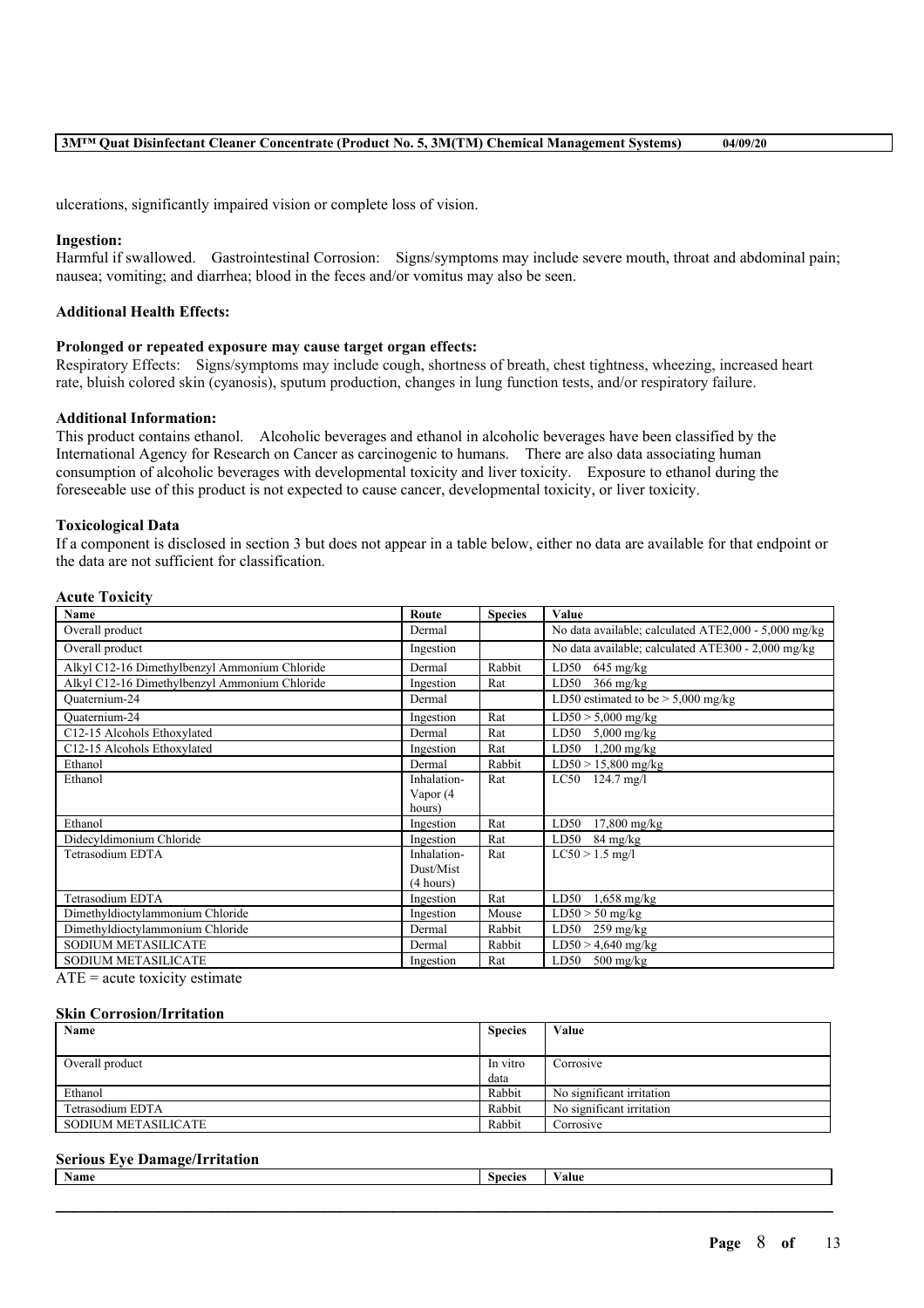| Overall product             | similar   | Corrosive       |
|-----------------------------|-----------|-----------------|
|                             | health    |                 |
|                             | hazards   |                 |
| C12-15 Alcohols Ethoxylated | Not       | Corrosive       |
|                             | available |                 |
| Ethanol                     | Rabbit    | Severe irritant |
| Tetrasodium EDTA            | Rabbit    | Corrosive       |
| <b>SODIUM METASILICATE</b>  | Rabbit    | Corrosive       |

#### **Skin Sensitization**

| Name                | <b>Species</b> | Value          |
|---------------------|----------------|----------------|
| Ethanol             | Human          | Not classified |
| Tetrasodium EDTA    | Human          | Not classified |
|                     | and            |                |
|                     | anımal         |                |
| SODIUM METASILICATE | Mouse          | Not classified |

#### **Respiratory Sensitization**

For the component/components, either no data are currently available or the data are not sufficient for classification.

#### **Germ Cell Mutagenicity**

| Name                       | Route    | Value                                                                           |
|----------------------------|----------|---------------------------------------------------------------------------------|
|                            |          |                                                                                 |
| Ethanol                    | In Vitro | Some positive data exist, but the data are not<br>sufficient for classification |
| Ethanol                    | In vivo  | Some positive data exist, but the data are not<br>sufficient for classification |
| Tetrasodium EDTA           | In Vitro | Some positive data exist, but the data are not<br>sufficient for classification |
| Tetrasodium EDTA           | In vivo  | Some positive data exist, but the data are not<br>sufficient for classification |
| <b>SODIUM METASILICATE</b> | In Vitro | Not mutagenic                                                                   |
| <b>SODIUM METASILICATE</b> | In vivo  | Not mutagenic                                                                   |

#### **Carcinogenicity**

| Name             | Route     | <b>Species</b> | Value                                          |
|------------------|-----------|----------------|------------------------------------------------|
| Ethanol          | Ingestion | Multiple       | Some positive data exist, but the data are not |
|                  |           | animal         | sufficient for classification                  |
|                  |           | species        |                                                |
| Tetrasodium EDTA | Ingestion | Multiple       | Not carcinogenic                               |
|                  |           | animal         |                                                |
|                  |           | species        |                                                |

#### **Reproductive Toxicity**

#### **Reproductive and/or Developmental Effects**

| Name                | Route      | Value                                  | <b>Species</b> | <b>Test Result</b>              | <b>Exposure</b><br><b>Duration</b>    |
|---------------------|------------|----------------------------------------|----------------|---------------------------------|---------------------------------------|
| Ethanol             | Inhalation | Not classified for development         | Rat            | NOAEL 38<br>mg/l                | during<br>gestation                   |
| Ethanol             | Ingestion  | Not classified for development         | Rat            | <b>NOAEL 5,200</b><br>mg/kg/day | premating $\&$<br>during<br>gestation |
| Tetrasodium EDTA    | Ingestion  | Not classified for female reproduction | Rat            | <b>NOAEL 250</b><br>mg/kg/day   | 4 generation                          |
| Tetrasodium EDTA    | Ingestion  | Not classified for male reproduction   | Rat            | <b>NOAEL 250</b><br>mg/kg/day   | 4 generation                          |
| Tetrasodium EDTA    | Ingestion  | Not classified for development         | Rat            | <b>LOAEL 1,000</b><br>mg/kg/day | during<br>gestation                   |
| SODIUM METASILICATE | Ingestion  | Not classified for development         | Mouse          | <b>NOAEL 200</b><br>mg/kg/day   | during<br>gestation                   |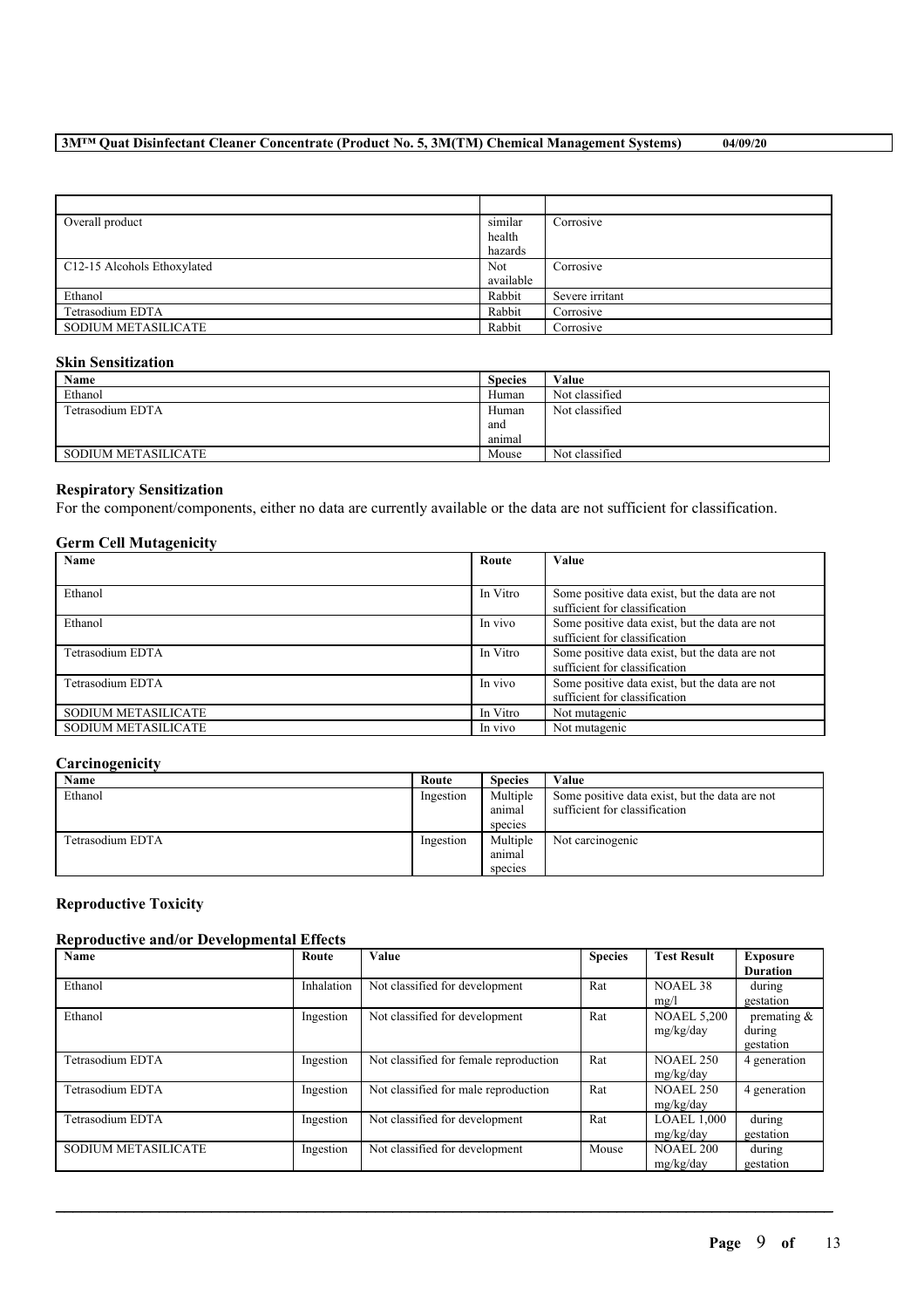## **Target Organ(s)**

## **Specific Target Organ Toxicity - single exposure**

| <b>Name</b>                          | Route      | <b>Target Organ(s)</b>               | Value                                                                              | <b>Species</b>                 | <b>Test Result</b>            | <b>Exposure</b><br><b>Duration</b> |
|--------------------------------------|------------|--------------------------------------|------------------------------------------------------------------------------------|--------------------------------|-------------------------------|------------------------------------|
| Ethanol                              | Inhalation | central nervous<br>system depression | May cause drowsiness or<br>dizziness                                               | Human                          | LOAEL 2.6<br>mg/l             | 30 minutes                         |
| Ethanol                              | Inhalation | respiratory irritation               | Some positive data exist, but the<br>data are not sufficient for<br>classification | Human                          | LOAEL 9.4<br>mg/l             | not available                      |
| Ethanol                              | Ingestion  | central nervous<br>system depression | May cause drowsiness or<br>dizziness                                               | Multiple<br>animal<br>species  | <b>NOAEL</b> not<br>available |                                    |
| Ethanol                              | Ingestion  | kidney and/or<br>bladder             | Not classified                                                                     | Dog                            | NOAEL<br>$3,000$ mg/kg        |                                    |
| Tetrasodium EDTA                     | Inhalation | respiratory irritation               | Some positive data exist, but the<br>data are not sufficient for<br>classification | similar<br>health<br>hazards   | Irritation<br>Positive        |                                    |
| <b>SODIUM</b><br><b>METASILICATE</b> | Inhalation | respiratory irritation               | May cause respiratory irritation                                                   | official<br>classifica<br>tion | <b>NOAEL Not</b><br>available |                                    |

## **Specific Target Organ Toxicity - repeated exposure**

| <b>Name</b>                          | Route      | <b>Target Organ(s)</b>                                                                                                                                                                                                                               | Value                                                                              | <b>Species</b> | <b>Test Result</b>                 | <b>Exposure</b><br><b>Duration</b> |
|--------------------------------------|------------|------------------------------------------------------------------------------------------------------------------------------------------------------------------------------------------------------------------------------------------------------|------------------------------------------------------------------------------------|----------------|------------------------------------|------------------------------------|
| Ethanol                              | Inhalation | liver                                                                                                                                                                                                                                                | Some positive data exist, but the<br>data are not sufficient for<br>classification | Rabbit         | <b>LOAEL 124</b><br>mg/l           | 365 days                           |
| Ethanol                              | Inhalation | hematopoietic<br>system   immune<br>system                                                                                                                                                                                                           | Not classified                                                                     | Rat            | <b>NOAEL 25</b><br>mg/l            | 14 days                            |
| Ethanol                              | Ingestion  | liver                                                                                                                                                                                                                                                | Some positive data exist, but the<br>data are not sufficient for<br>classification | Rat            | <b>LOAEL</b><br>8.000<br>mg/kg/day | 4 months                           |
| Ethanol                              | Ingestion  | kidney and/or<br>bladder                                                                                                                                                                                                                             | Not classified                                                                     | Dog            | <b>NOAEL</b><br>3,000<br>mg/kg/day | 7 days                             |
| Tetrasodium EDTA                     | Inhalation | respiratory system                                                                                                                                                                                                                                   | Causes damage to organs through<br>prolonged or repeated exposure                  | Rat            | <b>NOAEL 3</b><br>mg/m3            | 13 weeks                           |
| Tetrasodium EDTA                     | Inhalation | liver   heart   skin  <br>endocrine system  <br>gastrointestinal tract<br>bone, teeth, nails,<br>and/or hair  <br>hematopoietic<br>system   immune<br>system   muscles  <br>nervous system  <br>eyes   kidney and/or<br>bladder   vascular<br>system | Not classified                                                                     | Rat            | <b>NOAEL 15</b><br>mg/m3           | 13 weeks                           |
| Tetrasodium EDTA                     | Ingestion  | hematopoietic<br>system   liver                                                                                                                                                                                                                      | Not classified                                                                     | Rat            | <b>NOAEL</b><br>2,500<br>mg/kg/day | 13 weeks                           |
| Tetrasodium EDTA                     | Ingestion  | heart  <br>gastrointestinal tract<br>muscles   kidney<br>and/or bladder  <br>respiratory system                                                                                                                                                      | Not classified                                                                     | Rat            | <b>NOAEL</b><br>5.000<br>mg/kg/day | 13 weeks                           |
| <b>SODIUM</b><br><b>METASILICATE</b> | Ingestion  | kidney and/or<br>bladder                                                                                                                                                                                                                             | Some positive data exist, but the<br>data are not sufficient for<br>classification | Dog            | LOAEL<br>2,400<br>mg/kg/day        | 4 weeks                            |
| <b>SODIUM</b><br><b>METASILICATE</b> | Ingestion  | endocrine system  <br>blood                                                                                                                                                                                                                          | Not classified                                                                     | Rat            | <b>NOAEL 804</b><br>mg/kg/day      | 3 months                           |
| <b>SODIUM</b><br><b>METASILICATE</b> | Ingestion  | heart   liver                                                                                                                                                                                                                                        | Not classified                                                                     | Rat            | <b>NOAEL</b><br>1,259<br>mg/kg/day | 8 weeks                            |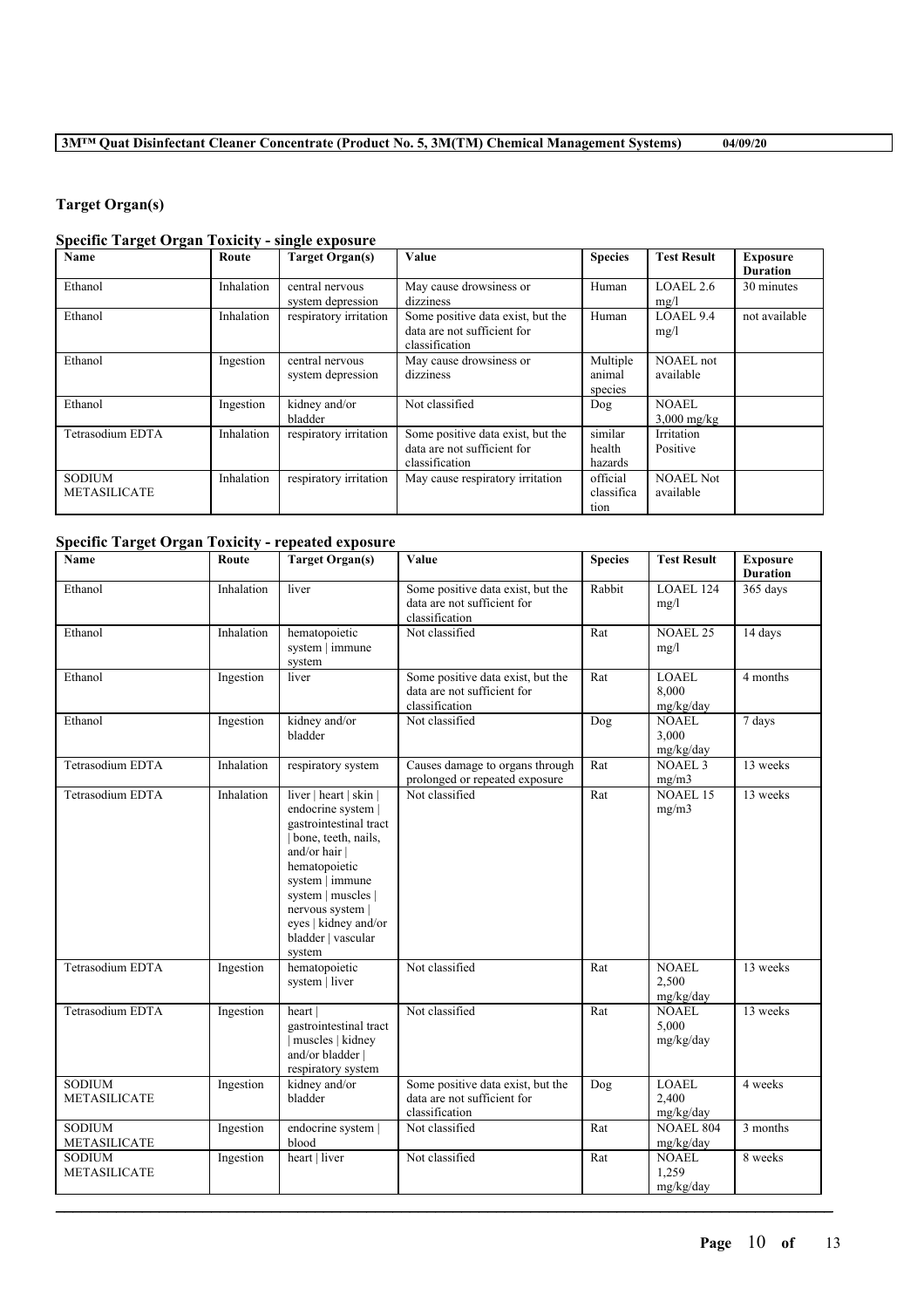#### **Aspiration Hazard**

For the component/components, either no data are currently available or the data are not sufficient for classification.

#### Please contact the address or phone number listed on the first page of the SDS for additional toxicological information **on this material and/or its components.**

## **SECTION 12: Ecological information**

#### **Ecotoxicological information**

A 3M Product Environmental Data Sheet (PED) is available.

#### **Chemical fate information**

A 3M Product Environmental Data Sheet (PED) is available.

## **SECTION 13: Disposal considerations**

#### **13.1. Disposal methods**

Dispose of contents/ container in accordance with the local/regional/national/international regulations.

Incinerate in a permitted waste incineration facility. As a disposal alternative, utilize an acceptable permitted waste disposal facility. Empty drums/barrels/containers used for transporting and handling hazardous chemicals (chemical substances/mixtures/preparations classified as Hazardous as per applicable regulations) shall be considered, stored, treated & disposed of as hazardous wastes unless otherwise defined by applicable waste regulations. Consult with the respective regulating authorities to determine the available treatment and disposal facilities.

**EPA Hazardous Waste Number (RCRA):** D001 (Ignitable), D002 (Corrosive), D018 (Benzene)

## **SECTION 14: Transport Information**

For Transport Information, please visit http://3M.com/Transportinfo or call 1-800-364-3577 or 651-737-6501.

## **SECTION 15: Regulatory information**

#### **15.1. US Federal Regulations**

#### **EPCRA 311/312 Hazard Classifications:**

| <b>Physical Hazards</b>                         |
|-------------------------------------------------|
| Corrosive to metal                              |
| Flammable (gases, aerosols, liquids, or solids) |
| 11 141. 11 1 .                                  |

 $\mathcal{L}_\mathcal{L} = \mathcal{L}_\mathcal{L} = \mathcal{L}_\mathcal{L} = \mathcal{L}_\mathcal{L} = \mathcal{L}_\mathcal{L} = \mathcal{L}_\mathcal{L} = \mathcal{L}_\mathcal{L} = \mathcal{L}_\mathcal{L} = \mathcal{L}_\mathcal{L} = \mathcal{L}_\mathcal{L} = \mathcal{L}_\mathcal{L} = \mathcal{L}_\mathcal{L} = \mathcal{L}_\mathcal{L} = \mathcal{L}_\mathcal{L} = \mathcal{L}_\mathcal{L} = \mathcal{L}_\mathcal{L} = \mathcal{L}_\mathcal{L}$ 

## **Health Hazards**

Acute toxicity Hazard Not Otherwise Classified (HNOC)

Serious eye damage or eye irritation

Skin Corrosion or Irritation

Specific target organ toxicity (single or repeated exposure)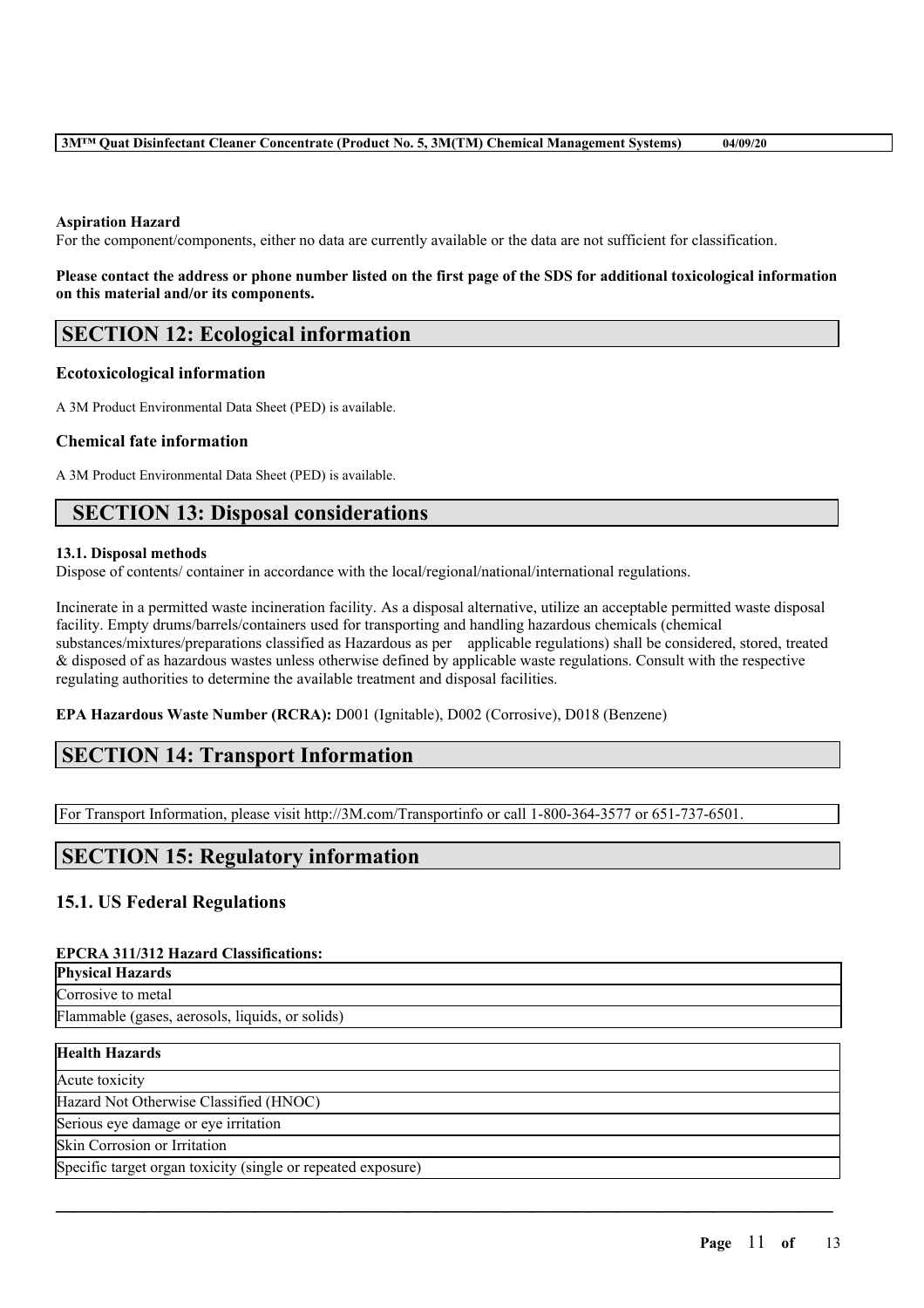#### **FIFRA**

#### **Status Registration Number** Registered 6836-78-10350

This chemical is a pesticide product registered by the United States Environmental Protection Agency and is subject to certain labeling requirements under federal pesticide law. These requirements differ from the classification criteria and hazard information required for safety data sheets (SDS), and for workplace labels of non-pesticide chemicals. The hazard information required on the pesticide label is reproduced below. The pesticide label also includes other important information, including directions for use.

PRECAUTIONARY STATEMENTS HAZARDS TO HUMANS AND DOMESTIC ANIMALS

DANGER. Corrosive. Causes irreversible eye damage and skin burns.

Do not get in eyes, on skin, or on clothing. Wear protective eyewear (goggles, face shield or safety glasses), protective clothing and protective (rubber

or chemical resistant) gloves. Harmful if swallowed and/or if absorbed through the skin. Wash thoroughly with soap and water after handling and

before eating, drinking, chewing gum, using tobacco or using the toilet. Remove contaminated clothing and wash clothing before reuse.

FIRST AID IF IN EYES: Hold eye open and rinse slowly and gently with water for 15-20 minutes. Remove contact lenses, if present, after the first 5

minutes, then continue rinsing eye. IF ON SKIN OR CLOTHING: Take off contaminated clothing. Rinse skin immediately with plenty of water for 15-20

minutes. IF SWALLOWED: Call a poison control center or doctor immediately for treatment advice. Have person sip a glass of water if able to

swallow. Do not induce vomiting unless told to do so by the poison control center or doctor. Do not give anything by mouth to an unconscious person.

NOTE TO PHYSICIAN: Probable mucosal damage may contraindicate the use of gastric lavage. Call a poison control center or doctor for treatment

advice. Have the product container or label with you when calling a Poison Control Center or doctor or going for treatment. STORAGE AND DISPOSAL: Do not contaminate water, food or feed by storage or disposal. Pesticide Storage: Open dumping is prohibited. Store in

original container in areas inaccessible to children. Pesticide Disposal: Pesticide wastes are acutely hazardous. Improper disposal of excess

pesticide, spray mixture or rinsate is a violation of Federal Law. If these wastes cannot be disposed of by use according to label instructions, contact

your State Pesticide or Environmental Control Agency, or the Hazardous Waste representative at the nearest EPA Regional Office for guidance.

Container Disposal: Nonrefillable container. Do not reuse or refill this container. Wrap empty container and put in trash.

## **15.2. State Regulations**

#### **15.3. Chemical Inventories**

The components of this material are in compliance with the provisions of Australia National Industrial Chemical Notification and Assessment Scheme (NICNAS). Certain restrictions may apply. Contact the selling division for additional information.

The components of this product are in compliance with the new substance notification requirements of CEPA.

The components of this material are in compliance with the China "Measures on Environmental Management of New Chemical Substance". Certain restrictions may apply. Contact the selling division for additional information.

The components of this material are in compliance with the provisions of the Korean Toxic Chemical Control Law. Certain restrictions may apply. Contact the selling division for additional information.

The components of this material are in compliance with the provisions of Japan Chemical Substance Control Law. Certain restrictions may apply. Contact the selling division for additional information.